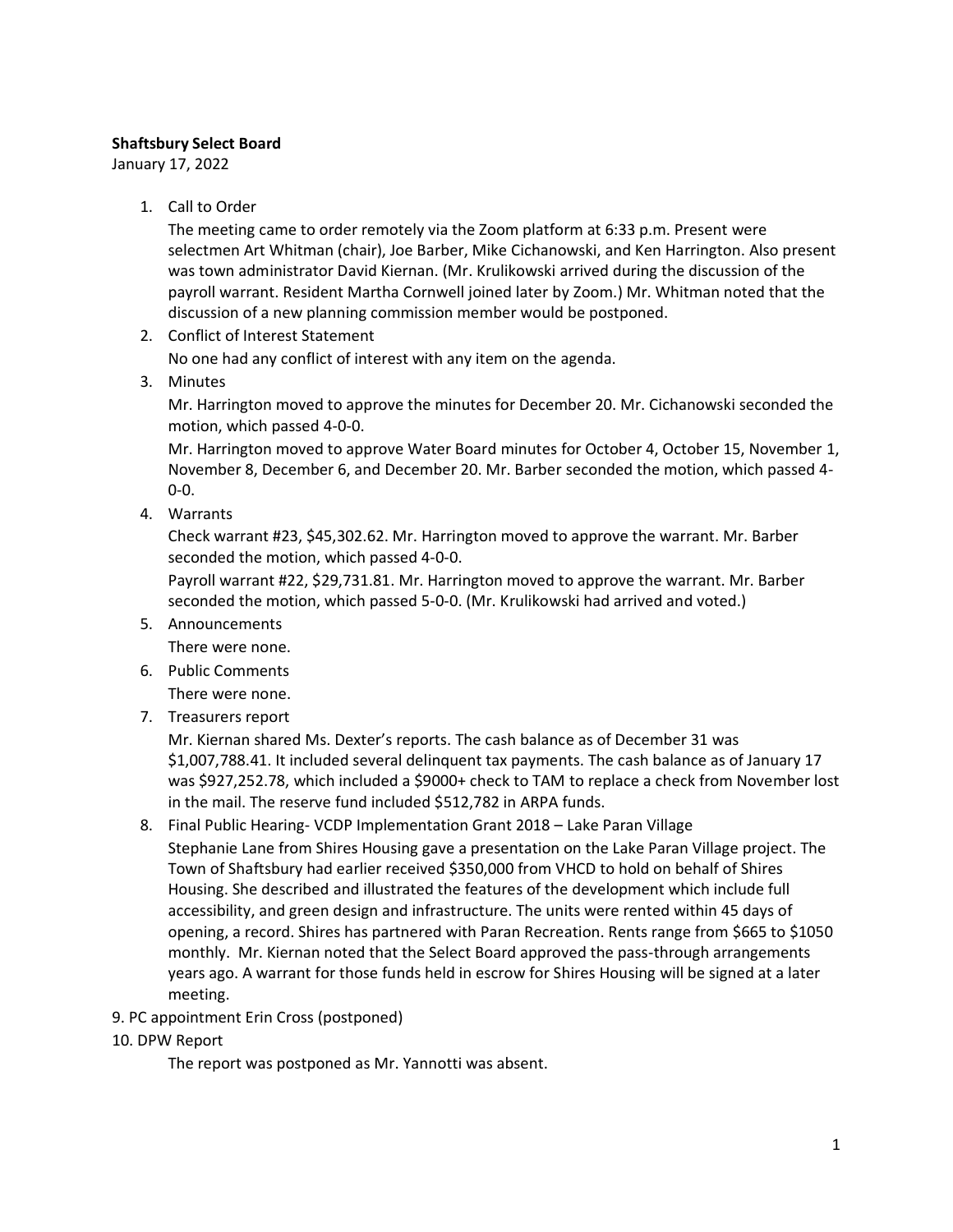Mr. Kiernan requested that the board approve a bid package for a new truck with a stainless steel body and a Cummings engine. Mr. Krulikowski moved to give Mr. Yannotti approval to release the bid package. Mr. Cichanowski seconded the motion, which passed 5-0-0.

# 11. Remote Hearings – PC-DRB-Selectboard

Mr. Kiernan reported that a bill was passed by the legislature last Friday to allow all-remote meetings. (No one need also be present at a public location to run the meeting, as is now required.) He said the Select Board could move to go entirely remote, or to leave the situation as it is now. No vote was taken.

# 12. Remote Town Meeting discussion

Mr. Kiernan reported that the legislature has authorized going fully remote with Australian balloting on all items including the budget. Mr. Harrington moved to hold the Town meeting in person as in the pre-covid days. Mr. Krulikowski seconded the motion. In discussion, Mr. Whitman noted that many Vermonters hold the in-person town meeting dear, that by early March the covid peak might have passed, and that holding the meeting in the school or the garage would allow people to keep socially distant. On the other hand, a public meeting could become a super-spreader event. Mr. Harrington and Mr. Cichanowski thought an in-person meeting could be safely held. Mr. Krulikowski was concerned that the town clerk has enough time to respond to requests for absentee ballots. (Mr. Whitman said he'd asked the Town Clerk about it. She responded that there wouldn't be much difference in effort between either option.) Ms. Cornwell noted relatively few people in the area have been boosted. Mr. Kiernan noted an informational meeting could be held, with the budget voted on by Australian budget, but that if town meeting were held in person, it could be that only a very few people would appear to vote the budget up or down. Mr. Kiernan noted that the board could postpone the decision up to a week. Mr. Krulikowski moved to table the motion. Mr. Cichanowski seconded the motion, which passed 5-0-0. Mr. Kiernan reported that a special meeting to sign warrants and to hold a brief water board meeting would need to be held the next week.

#### 13. FY23 Budget

Mr. Kiernan projected the proposed budget, of which the DPW comprised about 39%. Mr. Harrington suggested that more should be budgeted for fuel this year. Mr. Kiernan said the town will need to raise tax revenues of \$1.9 million, requiring a rate of 0.48, or an increase of \$22.80 per \$100,000 assessed value. Mr. Kiernan went through the budget department by department. Mr. Harrington moved to present the budget presented by Mr. Kiernan for FY 2023 to the citizens for approval. Mr. Krulikowski seconded the motion, which passed 5-0-0.

14. Town Meeting vote – elimination of Listers Office – contract professional assessor.

Mr. Kiernan reminded the board that an item would be placed on the ballot to eliminate the office of listers and replace that office with an assessor's assistance. NEMRC would continue to be the town's contracted professional assessor.

# 15. Board Term expirations 2022 – SB / PC/ DRB

Mr. Kiernan reported that the terms of Day and McCintock on the DRB and Foley on the Planning Commission will expire this year and that each entity has at least one additional vacancy. Those and new individuals can be reappointed. On the Select Board, the terms of Whitman and Harrington are expiring; the term of Michael Cassin, public auditor, is expiring; and the term of Barry Mayer, trustee of public funds, is expiring. Those individuals can run for re-election.

### 16. Other Business

- There was none.
- 17. Review of Action Items
- 18. Adjournment